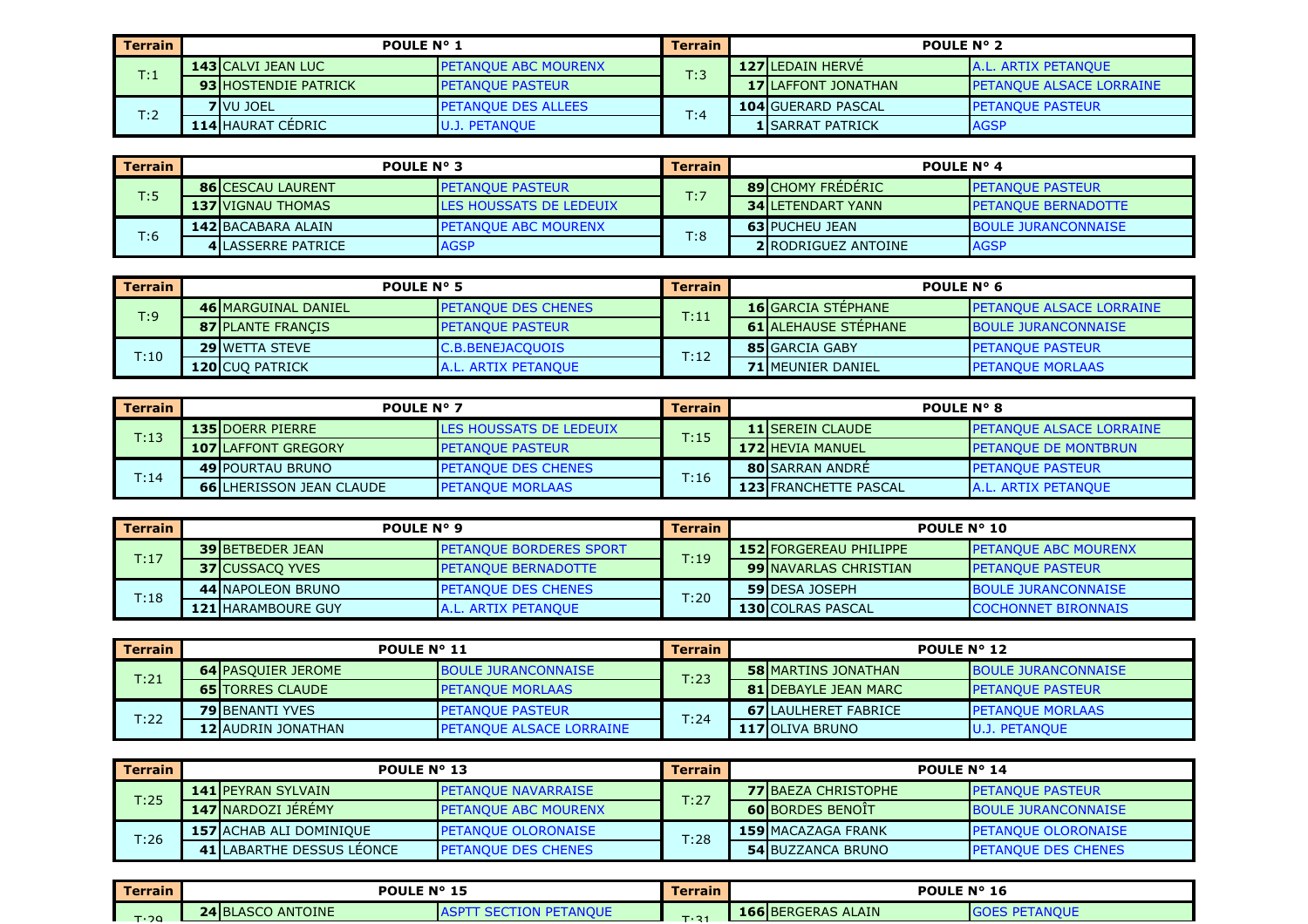| .27  | <b>55 IPREVOT FLORENT</b>  | <b>PETANOUE DES CHENES</b> | .    | <b>90</b> CHOTARD MICHEL         | <b>IPETANOUE PASTEUR</b>             |
|------|----------------------------|----------------------------|------|----------------------------------|--------------------------------------|
| T:30 | <b>92 MAZURIER THIERRY</b> | <b>PETANOUE PASTEUR</b>    |      | <b>155 BERNUES JEAN PHILIPPE</b> | <b>IPETANOUE OLORONAISE</b>          |
|      | <b>164 HENON MICHEL</b>    | <b>GOES PETANOUE</b>       | T:32 | <b>52 LARROUDE JEAN-PIERRE</b>   | <b>EDES CHENES</b><br><b>IPFTANO</b> |

| <b>Terrain</b> |                            | POULE N° 17                |      | <b>POULE N° 18</b>           |                                 |  |
|----------------|----------------------------|----------------------------|------|------------------------------|---------------------------------|--|
| T:33           | 94 LOUPOUEYOU JEAN JACQUES | <b>I PETANQUE PASTEUR</b>  | T:35 | <b>48 POURTAU ROMAIN</b>     | <b>IPETANOUE DES CHENES</b>     |  |
|                | <b>111</b> ISIRENO DAVID   | <b>U.J. PETANOUE</b>       |      | <b>3 BULHOES JOAQUIM</b>     | <b>IAGSP</b>                    |  |
| T:34           | <b>5 ITHALAMY FRANCOIS</b> | <b>AGSP</b>                | T:36 | <b>139 THIERRY ROMAIN</b>    | <b>ILES HOUSSATS DE LEDEUIX</b> |  |
|                | <b>56 VIDAL PHILIPPE</b>   | <b>BOULE JURANCONNAISE</b> |      | <b>73IMICHENEAU PHILIPPE</b> | <b>PETANQUE PASTEUR</b>         |  |

| Terrain | POULE N° 19                     |                            | <b>Terrain</b> | <b>POULE N° 20</b> |                                 |                                 |
|---------|---------------------------------|----------------------------|----------------|--------------------|---------------------------------|---------------------------------|
| T:37    | <b>51 ID'AMICO FREDERIC</b>     | <b>PETANOUE DES CHENES</b> | T:39           |                    | <b>6</b> VIE CHRISTIAN          | <b>IAGSP</b>                    |
|         | <b>124 CAPDOUZE BRUNO</b>       | <b>A.L. ARTIX PETANOUE</b> |                |                    | <b>32 LAULY LIONEL</b>          | <b>IPETANOUE BERNADOTTE</b>     |
| T:38    | <b>88IMARTINEZ BERNARD</b>      | <b>PETANOUE PASTEUR</b>    | T:40           |                    | <b>138 TREMEA JEAN-BAPTISTE</b> | <b>ILES HOUSSATS DE LEDEUIX</b> |
|         | <b>170 MILLENCOURT STEPHANE</b> | <b>BOULE HENDAYAISE</b>    |                |                    | <b>91 BUGAT REMY</b>            | <b>PETANQUE PASTEUR</b>         |

| l Terrain | <b>POULE N° 21</b>              |                                | Terrain | <b>POULE N° 22</b>            |                             |  |
|-----------|---------------------------------|--------------------------------|---------|-------------------------------|-----------------------------|--|
| T:41      | <b>144 DESCHAMPS CHRISTOPHE</b> | <b>I PETANOUE ABC MOURENX</b>  | T:43    | <b>131 IDARRACO OLIVIER</b>   | <b>COCHONNET BIRONNAIS</b>  |  |
|           | <b>133 POSAT ROMAIN</b>         | <b>LES HOUSSATS DE LEDEUIX</b> |         | <b>103 BENECH JEAN CLAUDE</b> | <b>PETANQUE PASTEUR</b>     |  |
| T:42      | <b>171 HEINEN JULIEN</b>        | <b>BOULE HENDAYAISE</b>        | T:44    | <b>125 DE SOUSA CARLOS</b>    | A.L. ARTIX PETANQUE         |  |
|           | <b>42 ILOCERTALES JAIME</b>     | <b>I PETANQUE DES CHENES</b>   |         | <b>151 SANCLEMENTE ANGEL</b>  | <b>PETANQUE ABC MOURENX</b> |  |

| l Terrain | POULE N° 23                  |                                | <b>Terrain</b> | POULE $N^{\circ}$ 24 |                              |                               |
|-----------|------------------------------|--------------------------------|----------------|----------------------|------------------------------|-------------------------------|
| T:45      | <b>25 BASBAYON FRANCIS</b>   | <b>LASPTT SECTION PETANOUE</b> | T:47           |                      | <b>30 KOENINGER JEAN LUC</b> | <b>IPETANOUE BERNADOTTE</b>   |
|           | <b>83 ILOPES BAPTISTE</b>    | <b>I PETANOUE PASTEUR</b>      |                |                      | <b>23 CASTAING GERARD</b>    | <b>ASPTT SECTION PETANQUE</b> |
| T:46      | <b>69 CLAVEROTTE THIERRY</b> | <b>I PETANOUE MORLAAS</b>      | T:48           |                      | <b>158 MAYAYO DOMINIOUE</b>  | <b>IPETANOUE OLORONAISE</b>   |
|           | <b>47 LAVIGNE SERGE</b>      | <b>PETANQUE DES CHENES</b>     |                |                      | <b>100 ADEL MIGUEL</b>       | <b>PETANQUE PASTEUR</b>       |

| <b>Terrain</b> | <b>POULE N° 25</b>                |                                 | Terrain | POULE N° 26                 |                            |  |
|----------------|-----------------------------------|---------------------------------|---------|-----------------------------|----------------------------|--|
| T:49           | <b>160 MACAZAGA MARC</b>          | <b>PETANQUE OLORONAISE</b>      | T:51    | <b>78 BAEZA MIKAËL</b>      | <b>IPETANOUE PASTEUR</b>   |  |
|                | <b>132 CARREY-CASAUCAU FRANCK</b> | <b>LES HOUSSATS DE LEDEUIX</b>  |         | <b>116 LABARBE JACQUES</b>  | <b>JU.J. PETANOUE</b>      |  |
|                | <b>76</b> CORREIA JEAN            | <b>IPETANOUE PASTEUR</b>        | T:52    | <b>129 MARCHAND HENRI</b>   | <b>COCHONNET BIRONNAIS</b> |  |
| T:50           | <b>14 RICHARD SERGE</b>           | <b>PETANQUE ALSACE LORRAINE</b> |         | <b>33 LETENDART JACQUES</b> | <b>PETANQUE BERNADOTTE</b> |  |

| Terrain | <b>POULE N° 27</b>             |                                  | <b>Terrain</b> | <b>POULE N° 28</b>         |                                |  |
|---------|--------------------------------|----------------------------------|----------------|----------------------------|--------------------------------|--|
| T:53    | <b>62 DARGENT ANAIS</b>        | <b>BOULE JURANCONNAISE</b>       | T:55           | <b>149 ADELE DAVID</b>     | <b>PETANOUE ABC MOURENX</b>    |  |
|         | <b>9IDESTAILLATS JEAN MARC</b> | <b>IPETANOUE ALSACE LORRAINE</b> |                | <b>74 LOUPOUEYOU ALAIN</b> | <b>IPETANOUE PASTEUR</b>       |  |
| T:54    | <b>98IDEBAYLE BENJAMIN</b>     | <b>PETANOUE PASTEUR</b>          | T:56           | <b>134 DESCAZEAUX YVES</b> | <b>LES HOUSSATS DE LEDEUIX</b> |  |
|         | <b>163 IHUEL PATRICE</b>       | <b>OLYMPIOUE OSSALOISE</b>       |                | 119 DA SILVA AMÉRICO       | <b>IPETANOUE DU TONKIN</b>     |  |

| <b>Terrain</b> | POULE N° 29                     |                           | Terrain | POULE N° 30                  |                               |  |
|----------------|---------------------------------|---------------------------|---------|------------------------------|-------------------------------|--|
| T:57           | <b>118 LOUSTAUNAU SEBASTIEN</b> | <b>PETANOUE DU TONKIN</b> | T:59    | <b>148 BAFFOIGNES PASCAL</b> | <b>I PETANQUE ABC MOURENX</b> |  |
|                | <b>109 MUANG ALEXANDRE</b>      | <b>PETANOUE PASTEUR</b>   |         | <b>153 PUYADE JEAN</b>       | <b>IPETANOUE OLORONAISE</b>   |  |
|                | <b>128 BONACASE JEAN-YVES</b>   | L. ARTIX PETANOUE         |         | <b>28 BRAHMI JOHANN</b>      | <b>C.B.BENEJACQUOIS</b>       |  |
| <b>T.58</b>    |                                 |                           | T·60    |                              |                               |  |